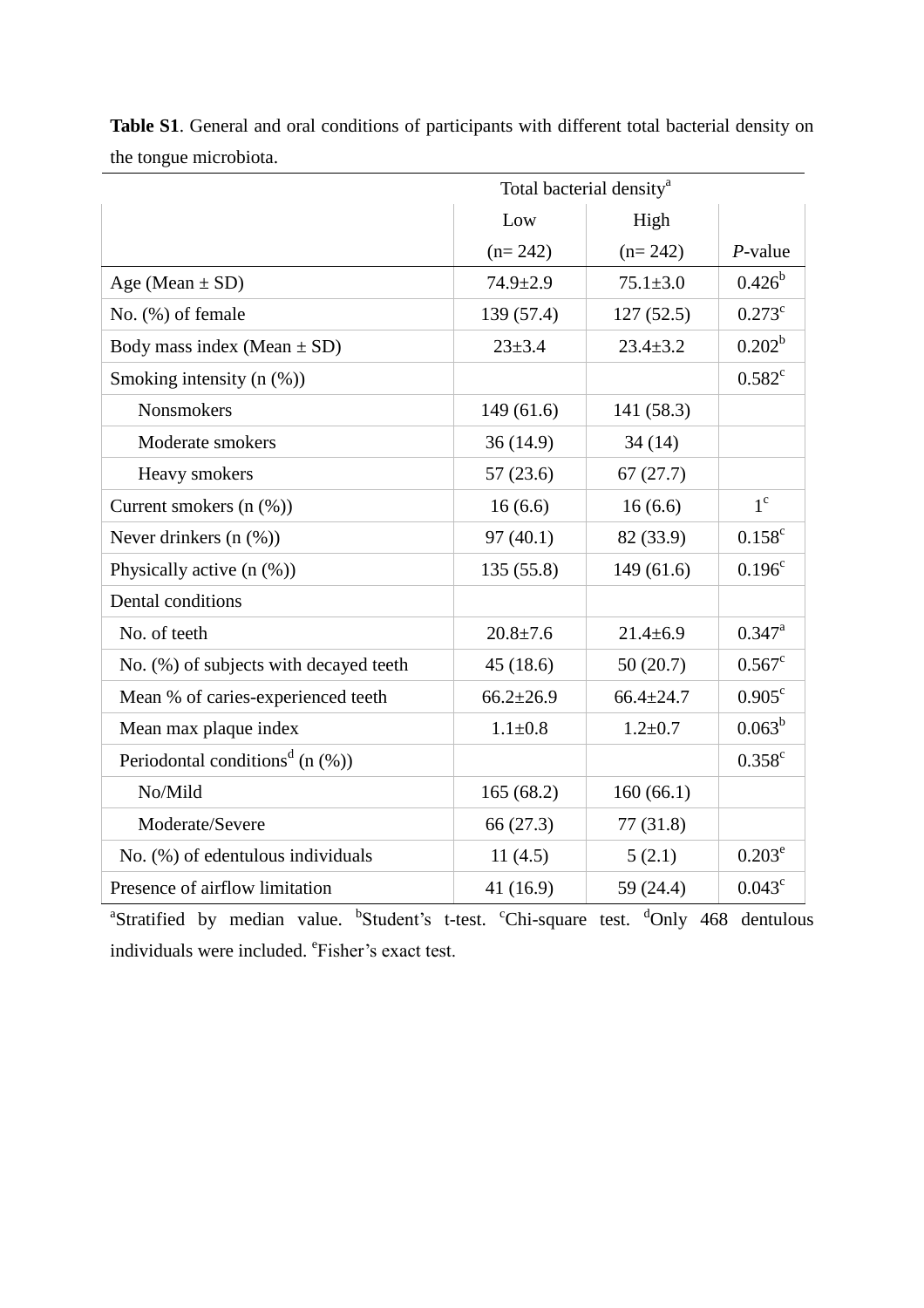|                                                    | Adjusted odds ratio (95%CI) |
|----------------------------------------------------|-----------------------------|
| Age                                                | $1.12(1.04-1.21)$ **        |
| Gender (Male)                                      | $0.98(0.45 - 2.10)$         |
| Body mass index                                    | $0.87(0.80-0.94)$ ***       |
| Smoking intensity                                  |                             |
| <b>Nonsmokers</b>                                  | 1                           |
| Moderate smokers                                   | $2.02(0.87 - 4.71)$         |
| Heavy smokers                                      | $3.68(1.65 - 8.20)$ **      |
| Never drinkers                                     | $1.11(0.63 - 1.97)$         |
| Presence of decayed teeth                          | $1.35(0.77 - 2.37)$         |
| Periodontal condition                              |                             |
| No/Mild                                            | 1                           |
| Moderate/Severe                                    | $1.07(0.64 - 1.78)$         |
| Edentulous                                         | $1.44(0.41 - 5.04)$         |
| Total bacterial density on the tongue (Log copies) | $1.80(1.01-3.18)$ *         |

**Table S2** Adjusted odds ratio for airflow limitation in multiple logistic regression analysis.

Each odds ratio was adjusted by age, gender, body mass index, smoking intensity, alcohol intake, presence of decayed teeth and periodontal condition with *P* values < 0.2 in a bivariate analysis. \*\*\**P*< 0.001, \*\**P*< 0.01, \**P*< 0.05.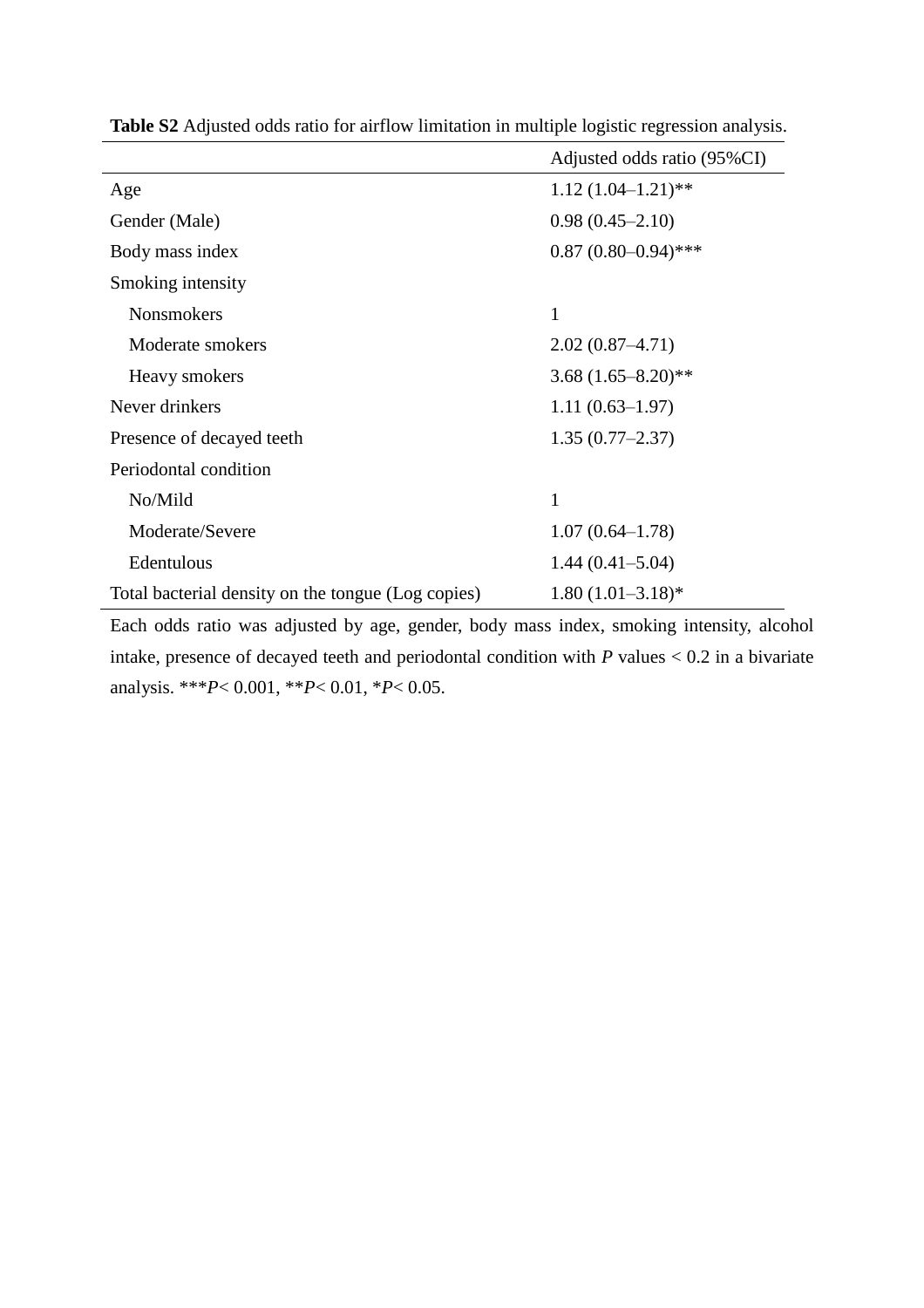|                                       | Odds ratio          |                     |
|---------------------------------------|---------------------|---------------------|
|                                       | Crude $(95\%CI)$    | Adjusted (95%CI)    |
| Total bacterial density on the tongue |                     |                     |
| Low                                   |                     |                     |
| High                                  | $1.81(1.12-2.97)^*$ | $1.81(1.09-3.04)$ * |

**Table S3** Odds ratio for airflow limitation of total bacterial density on the tongue in multiple logistic regression analysis for 452 individuals without any current habit of smoking.

Odds ratios were calculated after excluding 32 current smokers. The odds ratio was adjusted by age, sex, body mass index, smoking intensity, alcohol intake, presence of decayed teeth and periodontal condition. \**P*< 0.05.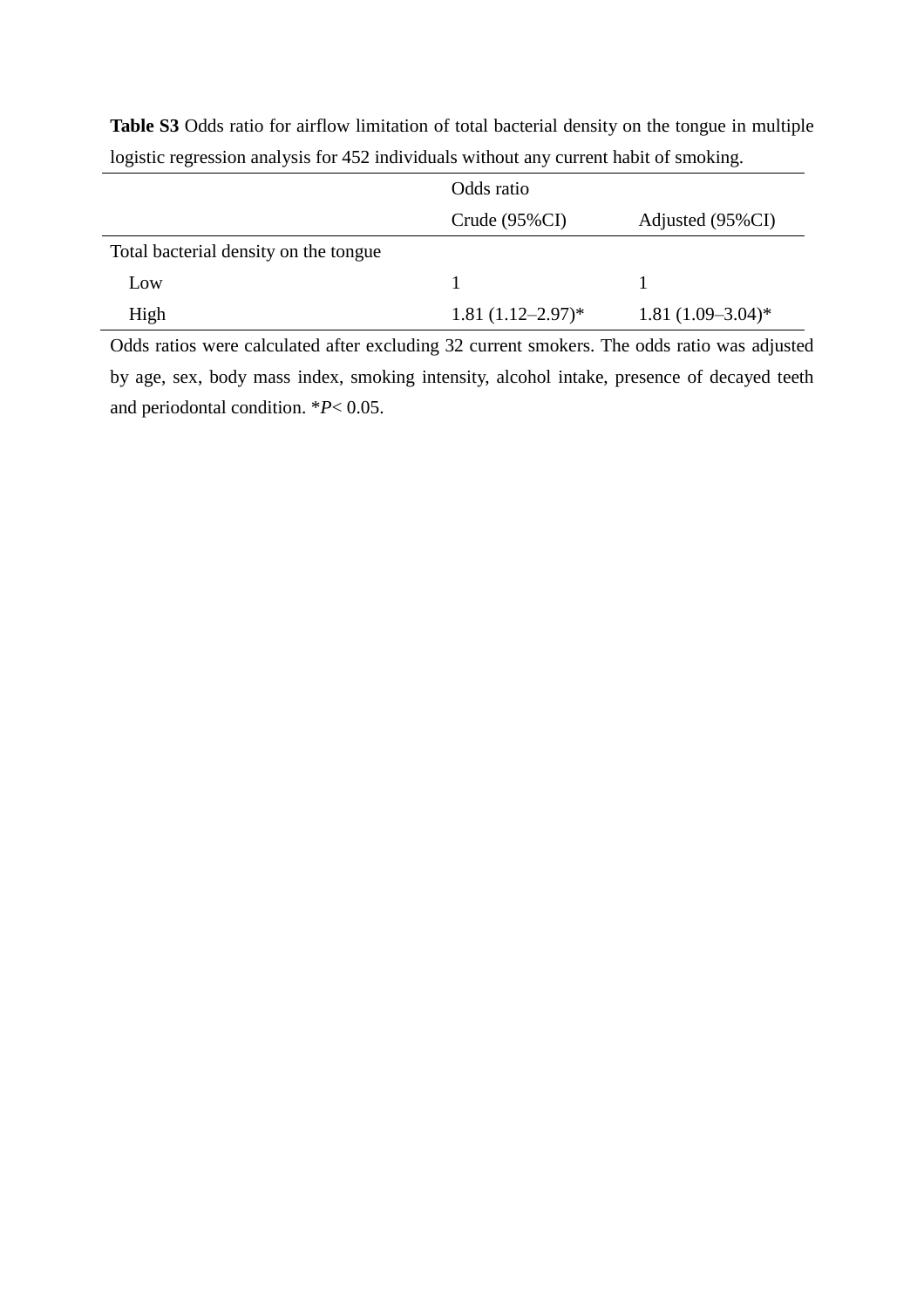|                              | Normal airflow | <b>Airflow limitation</b> |                         |
|------------------------------|----------------|---------------------------|-------------------------|
|                              | $(n=384)$      | $(n=100)$                 | $P$ -value <sup>a</sup> |
| Community types <sup>b</sup> |                |                           | 0.112                   |
| Type $1$ (n= 87)             | 71(18.5)       | 16(16.0)                  |                         |
| Type $2(n=110)$              | 84 (21.9)      | 26(26.0)                  |                         |
| Type $3$ (n= 152)            | 129(33.6)      | 23(23.0)                  |                         |
| Type $4$ (n= 135)            | 100(26.0)      | 35(35.0)                  |                         |

**Table S4** Community types of the tongue microbiota and the presence of airflow limitation.

<sup>a</sup>Chi-square test. <sup>b</sup>Community types of the tongue microbiota were classified by partitioning around medoids (PAM) cluster analysis using the Jensen-Shannon divergence (JSD) and Calinski-Harabasz (CH) index which were used for enterotypes clustering.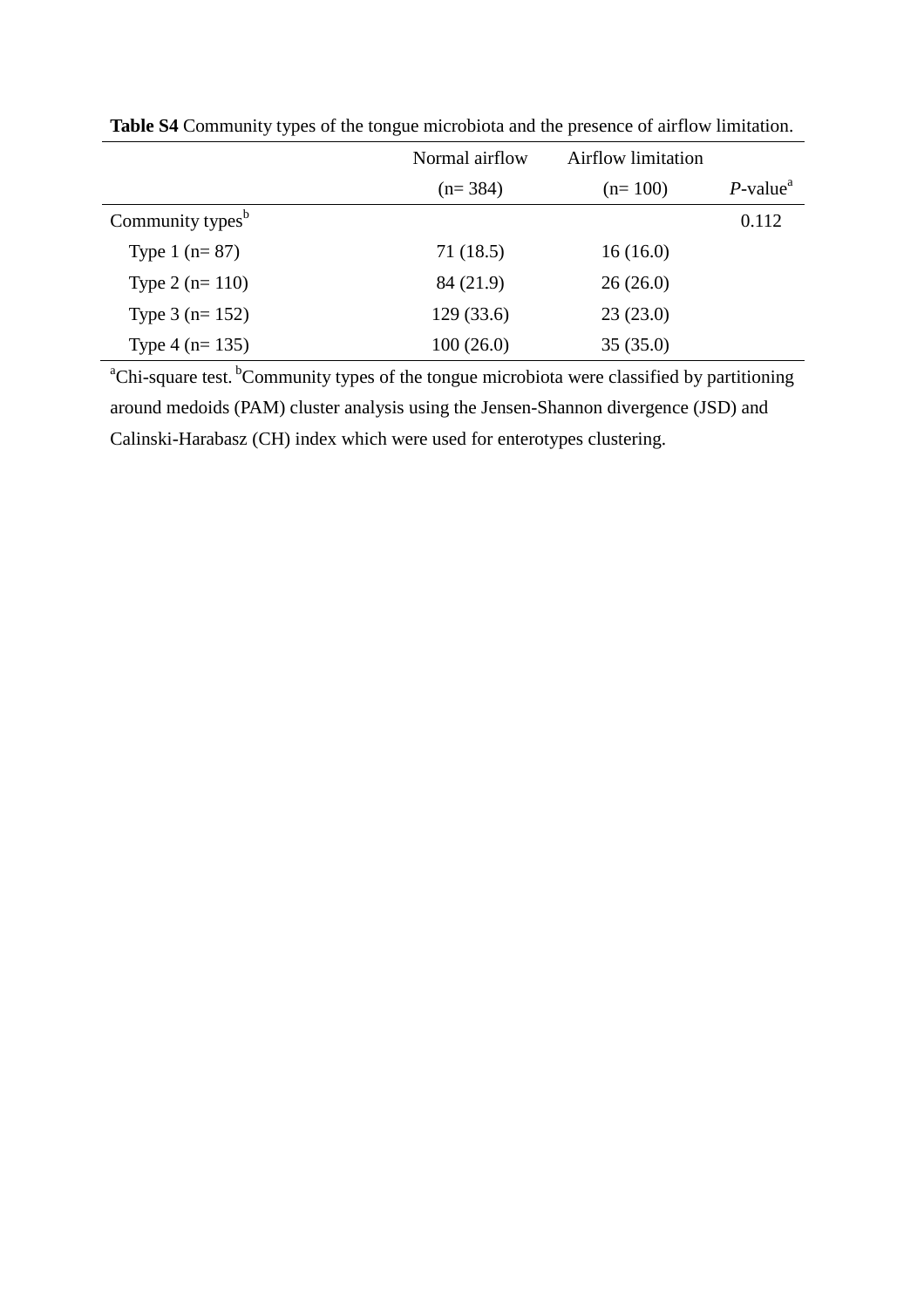|                                                                    |                                   | Normal        | Airflow        |       |
|--------------------------------------------------------------------|-----------------------------------|---------------|----------------|-------|
| OTU                                                                | Bacterial taxa                    | airflow       | limitation     | LDA   |
| No.                                                                | corresponding to $OTUa$           | $(n=384)$     | $(n=100)$      | score |
| Differentially abundant in the individuals with airflow limitation |                                   |               |                |       |
| #6                                                                 | <i>Neisseria flavescens</i> (610) | $5.5 \pm 7.8$ | $7.3 + 10.5$   | 4.00  |
| #4                                                                 | Prevotella melaninogenica (469)   | $8.9 \pm 6.5$ | $10.1 \pm 6.1$ | 3.71  |
| #421                                                               | Genus Neisseria <sup>b</sup>      | $2.1 \pm 4.8$ | $3.0 \pm 5.7$  | 3.70  |
| Differentially abundant in the individuals with normal airflow     |                                   |               |                |       |
| #19                                                                | Streptococcus parasanguinis (411) | $4.5 \pm 3.9$ | $3.7 \pm 3.8$  | 3.53  |

**Table S5** Bacterial taxa corresponding to differentially abundant OTUs in tongue microbiota of the individuals with airflow limitation and those with normal airflow.

Linear discriminant analysis effect size (LEfSe) analysis was conducted and OTUs with a high LDA score (>3.5) were shown.

<sup>a</sup>Oral taxon IDs in HOMD are given in parentheses following bacterial names. <sup>b</sup>No BLAST hit with ≥98.5% identity was found in the HOMD.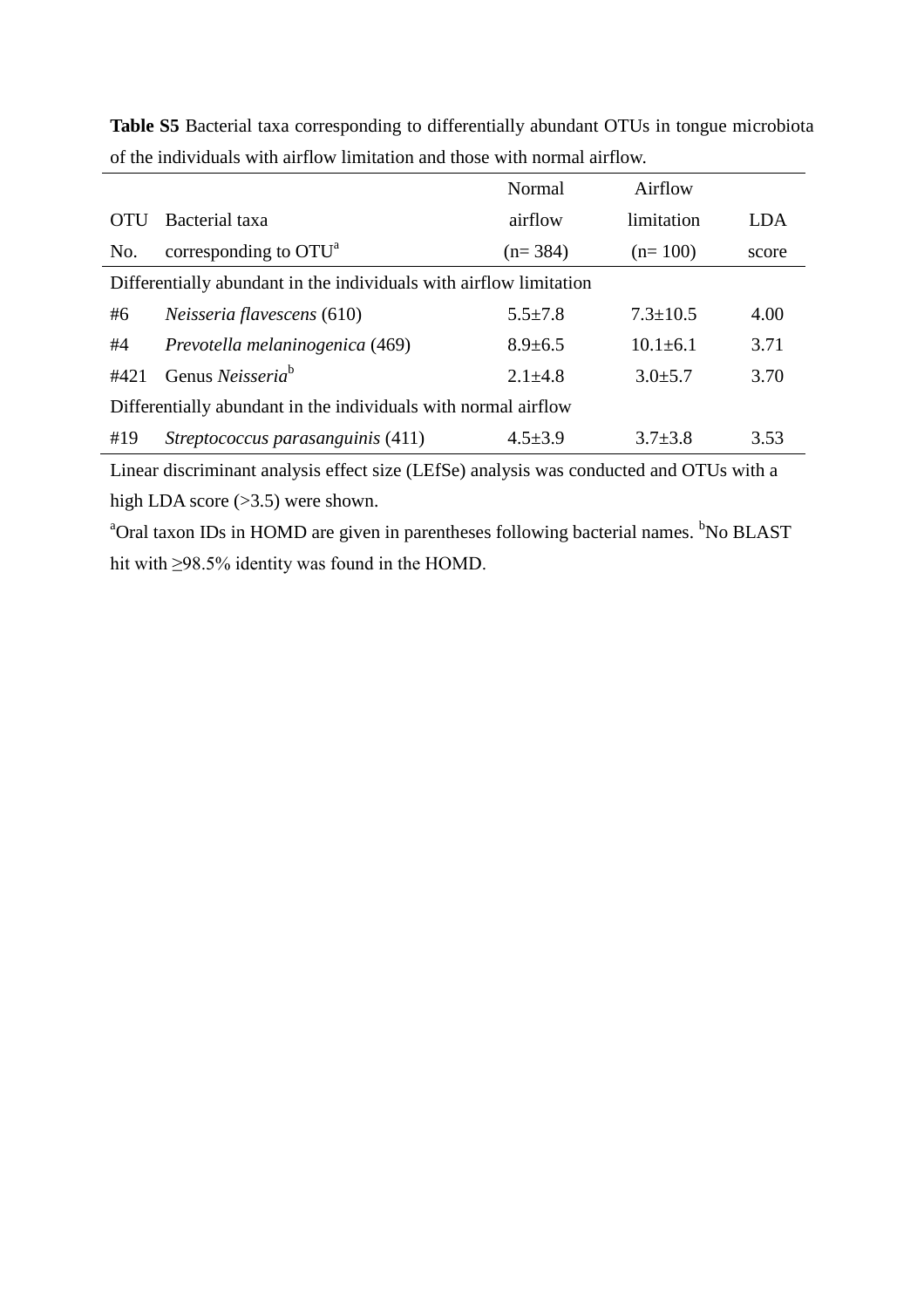|            | Median bacterial density per sample |                    |                                        |
|------------|-------------------------------------|--------------------|----------------------------------------|
| <b>OTU</b> | Normal airflow                      | Airflow limitation | Bacterial taxa                         |
| No.        | $(n=384)$                           | $(n=100)$          | corresponding to each OTU <sup>a</sup> |
| #4         | 16730119                            | 25656687**         | Prevotella melaninogenica (469)        |
| #2         | 14446642                            | 15183719           | Streptococcus salivarius (755)         |
| #1         | 12662001                            | 14488616*          | Rothia mucilaginosa (681)              |
| #9         | 12629204                            | 15106277           | Veillonella atypica (524)              |
| #19        | 6851811                             | 6427302            | Streptococcus parasanguinis_II (411)   |
| #10        | 5923537                             | 9753585**          | Actinomyces odontolyticus (701)        |
| #7         | 5627024                             | 6546995*           | Granulicatella adiacens (534)          |
| #6         | 4699346                             | 9303785**          | Neisseria flavescens (610)             |
| #3         | 4589601                             | 5660723            | Prevotella histicola (298)             |
| #5         | 3766301                             | 4181986            | Haemophilus parainfluenzae (718)       |
| #25        | 2738309                             | 3023472            | Actinomyces sp. (172)                  |
| #15        | 2299137                             | 3407161            | Prevotella pallens (714)               |
| #11        | 1840369                             | 1707299            | Gemella sanguinis (757)                |
| #8         | 1644017                             | 2326732            | Fusobacterium periodonticum (201)      |
| #28        | 1490319                             | 2405718*           | Genus Streptococcus <sup>b</sup>       |
| #22        | 1441301                             | 2117044*           | Streptococcus sp. (074)                |
| #23        | 1183495                             | 1860080*           | Actinomyces graevenitzii (866)         |
| #17        | 1142547                             | 1164849            | Alloprevotella sp. (308)               |
| #12        | 380751                              | 698806*            | Leptotrichia sp. (417)                 |
| #14        | 337964                              | 635212             | Porphyromonas pasteri (279)            |
| #421       | 27296                               | 147826*            | Genus Neisseria <sup>b</sup>           |

**Table S6** Bacterial amounts of 21 predominant (with mean relative abundance >1%) operational taxonomic units (OTUs) in the tongue coating samples of participants with normal airflow and those with airflow limitation

We calculated the bacterial amounts of 21 OTUs by multiplying total bacterial density and the relative abundance of each OTU. Bacterial amount of each OTU was compared between participants with normal airflow and those with airflow limitation using Wilcoxon Rank Sum test. \*\* $P < 0.01$ , \*  $P < 0.05$ ; <sup>a</sup>Oral taxon IDs in HOMD are given in parentheses following bacterial names. <sup>b</sup>No BLAST hit with  $\geq$ 98.5% identity was found in the HOMD.